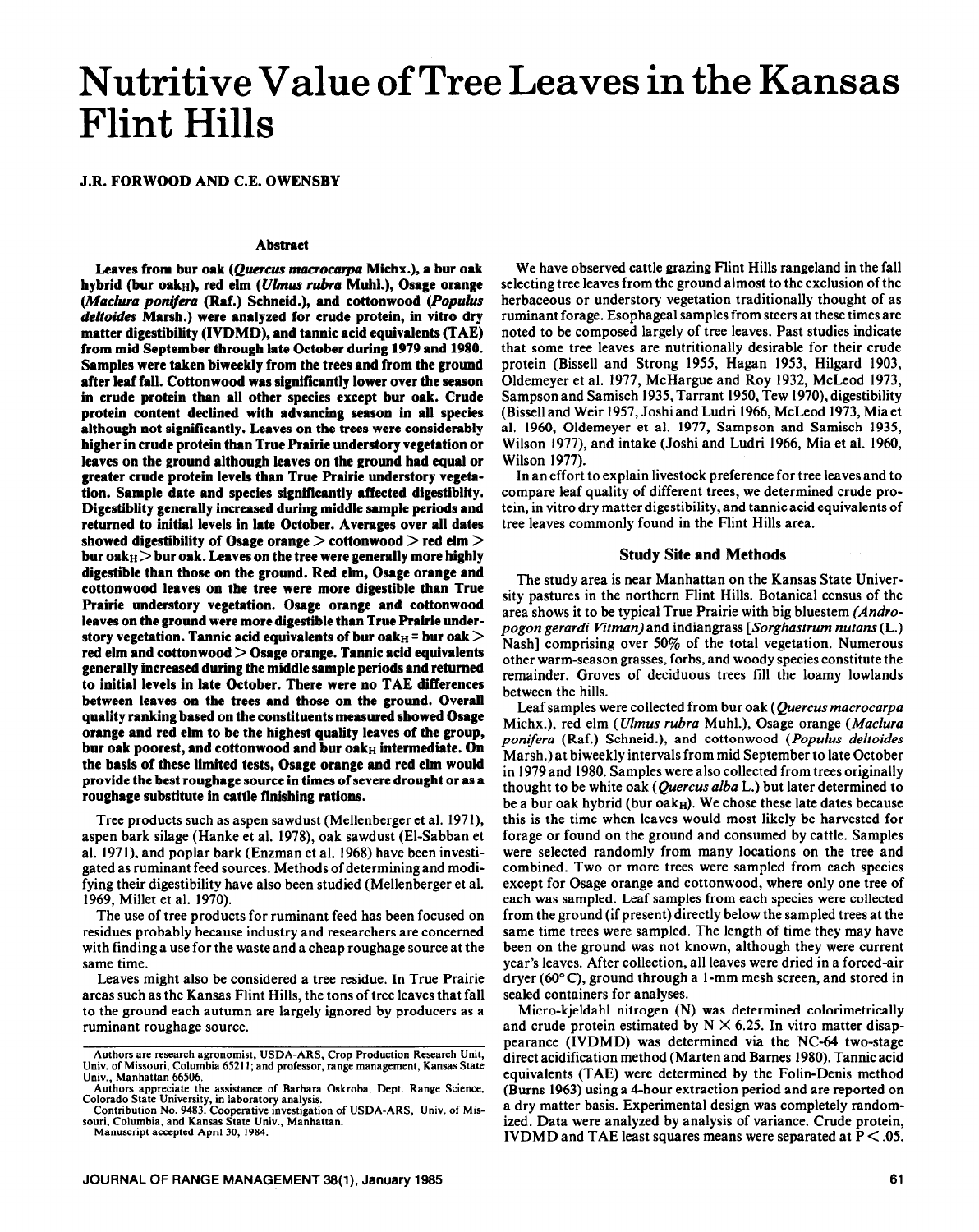Table 1. Two-year (1979-1980) mean crude protein percentages of bur oak, cottonwood, elm, and Osage orange leaves harvested from trees in the Kansas Flint Hills.<sup>1</sup>

| <b>Species</b>   | Mid<br>Sept.       | Early<br>Oct. | Mid<br>Oct. | Late<br>Oct.     | <b>Species</b><br>Mean |
|------------------|--------------------|---------------|-------------|------------------|------------------------|
| <b>Bur Oak-H</b> | 10.9 <sub>Aa</sub> | 11.0 Aa       | 8.1 Aa      | 7.9 Aa           | 9.5A                   |
| Bur Oak          | 10.3 <sub>Aa</sub> | 9.5Aa         | 9.0 Aa      | $6.3$ Aa         | 8.8 AB                 |
| Cottonwood       | $9.8$ Aa           | $8.7$ Aa      | $6.2$ Aa    | $4.9$ Aa         | 7.4 B                  |
| Elm              | 11.3 Aa            | $10.3$ Aa     | $9.4$ Aa    | 8.8 Aa           | 9.9 A                  |
| Osage orange     | 11.0 Aa            | $11.6$ Aa     | 10.0 Aa     | $9.1$ Aa         | 10.4A                  |
| Date means       | 10.6a              | 10.2a         | 8.5 ab      | 7.4 <sub>b</sub> |                        |

Inner table least squares means are separated at P<0.05. Means within individual columns for dates followed by similar upper case letters and within individual rows followed by similar lower case letters are not significantly different (P<0.05).

Youdens' method **(1967)** was used to rank the trees for forage quality.

#### **RamIts md Discussions**

## **Crude Protein Content**

Overall mean leaf crude protein in our study declined (Table 1) with time. Others (Bissell and Strong 1955, Hagan 1953, Tew 1970) have reported declining protein levels; however, McLeod (1973) showed a significant seasonal effect in only 1 species of 7 in Australia. Withdrawal of protein from leaves to the **branches** shortly before leaf abscission may explain the leaf protein decline.

Leaves on the tree compare favorably in crude protein content with Flint Hills True Prairie vegetation. Understory vegetation samples taken over the same 2-year period averaged 4.7, 3.9, and 2.5% crude protein during mid September, early October, and late October, respectively (Forwood 1982). That is considerably lower than the 2-year intact leaf average over all tree species of 10.6, 10.2, and 7.4% crude protein for similar dates (Table 1). That cattle may select recently fallen tree leaves over True Prairie understoryvegetation is not surprising as protein content of the latter often falls below the subsistence level required by cattle about mid-July (Rao et al. 1973). The crude protein content of fallen tree leaves (Fig. 1) remains practically the same if not greater (3.7%) than understory vegetation in early or late October (3.9 and 2.5%, respectively). We found fallen leaves to contain significantly lower crude protein than leaves on the tree (Fig. 1). Sampson and Samisch (1935) reported similar results.

## **Digestiblity**

Significant differences were found among main effects for date and species (Table 2). Means over all species show the first and last sample dates were not different, although digestibility increased during the 2 intermediate sample dates. A similar trend has been documented in other trees and, like our study, some species show no differences between sample date (McLeod 1973).

Means over all dates showed significant differences in the diges-





tibility of the species studied (Table 2). The range of species means over all dates in our study was between 42.6 to 73.1%. Others have shown digestibility of tree foliage in the 40-60% range (Oldemeyer et al. 1977, Joshi and Ludri 1966, Mia et al. 1960, Wilson 1977). Of

Table 2. Two-year (1979-1980) mean in vitro dry matter digestibility percentages of bur oak, cottonwood, elm, and Osage orange leaves harvested from **trees in the Kansas Flint Hills**.<sup>1</sup>

| <b>Species</b>   | Mid<br>Sept. | Early<br>Oct. | Mid<br>Oct.       | Late<br>Oct. | <b>Species</b><br>Mean |
|------------------|--------------|---------------|-------------------|--------------|------------------------|
| <b>Bur Oak-H</b> | 40.3 Da      | 46.5 Da       | 44.3 Ca           | 39.5 Ca      | 42.6 A                 |
| <b>Bur Oak</b>   | 36.1 Ea      | 39.3 Da       | 38.6 Da           | 33.9 Ca      | 36.9 B                 |
| Cottonwood       | 57.7 Ba      | 63.0 Ba       | 62.8 Ba           | 57.0 Ba      | 60.I E                 |
| Elm              | 48.2 Ca      | 53.8 Ca       | 50.7 Ca           | 49.8 Ba      | 50.6 C                 |
| Osage orange     | 72.0 Aa      | 75.0 Aa       | 74.5 Aa           | 70.9 Aa      | 73.1 D                 |
| Date means       | 50.8 a       | 55.5 b        | 54.2 <sub>b</sub> | 50.2a        |                        |

Inner table least squares means are separated at P<0.05. Means within individual columns for dates followed by similar upper case letters and within individual rows followed by similar lower case letters are not significantly different (P<0.05).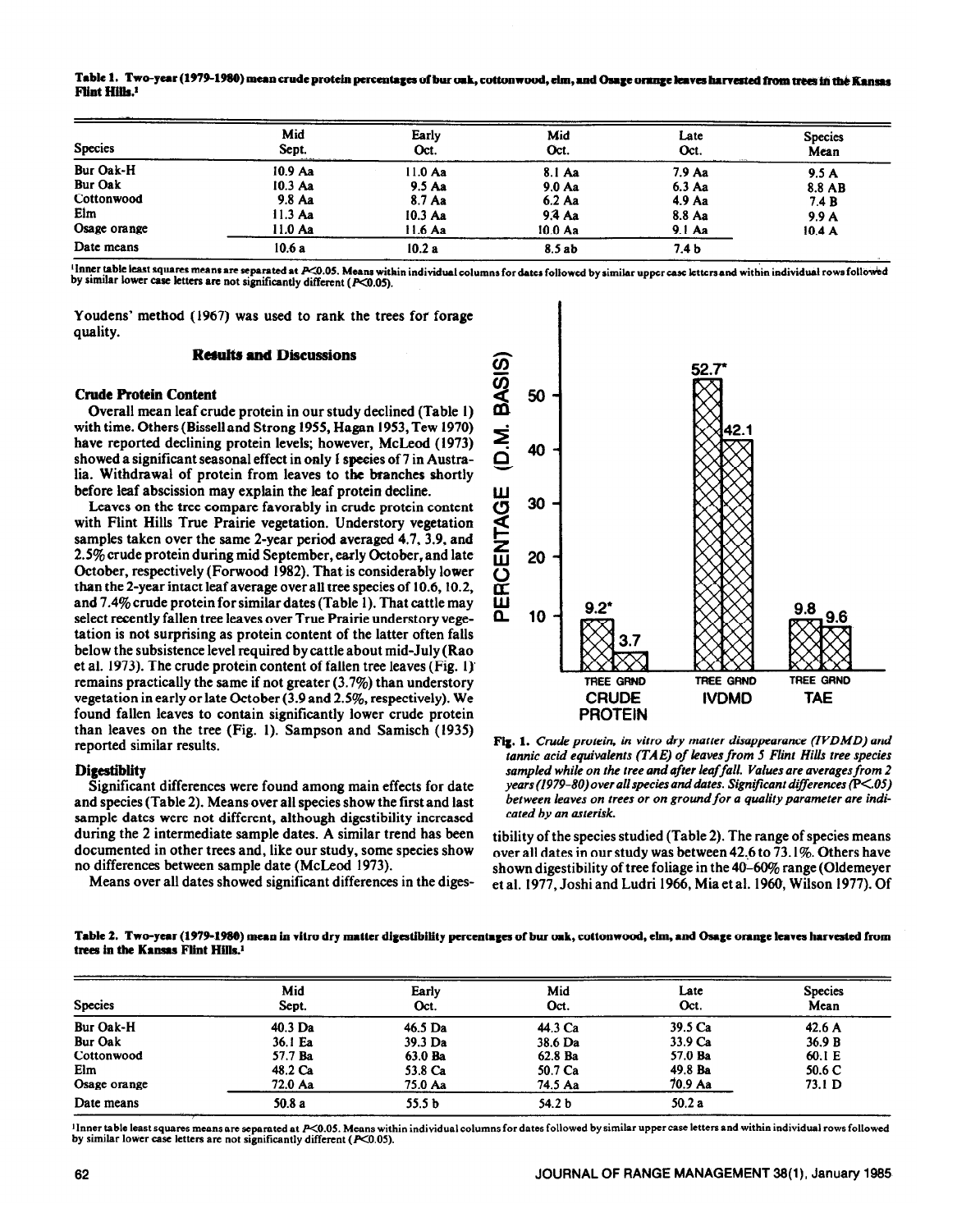

**Fig. 2.** *In vitro dry motter disappeoronce (IVDMD). tonnic acid equivalent (TAE). and* crude *protein from bur oak, elm, Osage orange, ond cottonwood leaves ofter leoffoll in the* Konsos *Flint Hills. Volues are averages from 2 years (1979-80) over all dates. Bars with common letters are not* significantly different (P<.05).

the species we studied, 60% were above 50% digestibility (Table 2). McLeod (1973) stated 68% of the species he studied were below 50% digestibility while all species sampled by Oldemeyer et al. (1977) after July were below 43%. Differences in digestiblity between the oak species and others may be explained by high TAE levels in the oaks and known inhibition of cellulolytic and pectinolytic enzymes by tannins (Bell et al. 1965).

Fallen leaves were significantly less digestible (42.1%) than those on the tree (52.7%) (Fig. 1).

Digestiblity of understory prairie vegetation is 42.0 and 39.0% during September and October (Rao et al. 1973) making elm, Osage orange, and cottonwood leaves still on the tree (Table 2) and Osage orange and cottonwood leaves on the ground (Fig. 2) considerably more digestible than understory vegetation. The rate at which their digestiblity declines is unknown, but it does not appear to be extremely rapid.

#### Tannins

Comparison of the lowest average oak TAE level was 8.8 percentage points above the greatest average TAE level of non-oak species (Table 3).

Hilgards' ( 1903) study of 6 California oak species showed tannins to be about 10% during fall and winter. Samples of sand shin oak (Quercus *havardii)* show tannin levels of 7.7 and 4.2% in August and October, respectively (Pigeon et al. 1962).

Leaves on the trees did not differ from fallen leaves in TAE content. This may be due, in part, to the location of tannins within the plant. Several theories are that tannins reside (1) in vacuoles and are released only by breaking cell walls or membranes (Barnes and Gustine 1973), (2) in vesicles inside organelles within the the cytoplasm (Swain 1965), and (3) in larger cells surrounded by insoluble sacs (Thatcher 1921). Any of the above combined with the inhibition of cellulolytic and pectinolytic enzymes by tannins (Bell et al. 1965) may explain the similarity in TAE between fallen and unfallen leaves.

## Nutritive **Value of** Falkn Leaves

Over the 2-year study period, species differences in IVDMD and TAE but not crude protein were apparent in leaves on the ground (Fig. 2). Leaves from these trees showed high digestibility values associated with low TAE levels. Donnelly and Anthony (1969) reported similar results with sericea lespedeza.

Determining which of the tree leaves studied would be the better forage is probably not possible. However, using the method of Youden (1967), we ranked the trees from best (rank 5) to worst (rank 1) for each date. The totals for each tree species in each analysis were added and a rank assigned (Table 4).

Table 4. Point totals and forage quality ranking of leaves by Youden's method of 5 tree species found in the Kansas Flint Hills based on crude protein, in vitro dry matter digestion and tannic acid equivalents.<sup>1</sup>

| Tree species     | Point total | Forage quality ranking |
|------------------|-------------|------------------------|
| Osage            | 59**        |                        |
| Elm              | $41***$     | 2                      |
| Cottonwood       | 35          |                        |
| <b>Bur Oak-H</b> | 27          | 4                      |
| <b>Bur Oak</b>   | $18*$       |                        |

I you&n's method **specifies that for this number of tests and species, species with Point totals over 40 or under 20 are significantly superior and inferior, respectively, at the 5% level.** 

**\*inferior forage quality.** 

**\*\*Superior forage quality.** 

Osage orange clearly had highest quality forage in the group. Based on the analyses, Osage orange accumulated 59 of 60 possible ranking points. Although cottonwood ranked highly in IVDMD and TAE analyses, its low crude protein level resulted in a mediocre final quality ranking. Bur oak received the poorest quality ranking due to low digestibility and high TAE levels. Interestingly, the bur oak<sub>H</sub> ranked significantly higher in forage quality than bur oak.

Browse eaten sparingly in feeding trials is sometimes observed to be eaten readily in the field (Wilson 1977). Single species are rarely eaten in the field as opposed to tests conducted in feeding or laboratory trials. In addition, components resulting in enhancement or inhibition of digestion may be accentuated in a single species test. Generally, however, leaves from these Flint Hills trees and from other areas are grazed by livestock in the presence of other available forages. This study indicates that leaves from these trees contain desirable quality components and at times may be of higher quality than True Prairie understory vegetation. Nutritional value of tree leaves is useful not only to those interested in browse for wildlife but also when severe drought conditions or

Table 3. Two-year (1979-1980) mean tannic acid equivalent percentages of bur oak, cottonwood, elm, and Osage orange leaves harvested from trees in the **Kansas Flint Hills.**<sup>1</sup>

| <b>Species</b>   | Mid<br>Sept.       | Early<br>Oct. | Mid<br>Oct. | Late<br>Oct.      | <b>Species</b><br>Mean |
|------------------|--------------------|---------------|-------------|-------------------|------------------------|
| <b>Bur Oak-H</b> | 15.5 Aa            | 16.1 Ba       | 14.5 Aa     | 15.1 Aa           | 15.3A                  |
| <b>Bur Oak</b>   | 16.6 Aab           | 19.3 Aa       | 16.1 Ab     | 14.4 Ab           | 16.6A                  |
| Cottonwood       | 4.9 <sub>BCa</sub> | 6.6 Ca        | 6.1 Ba      | 6.5 <sub>Ba</sub> | 6.0 B                  |
| Elm              | 6.6 Ba             | 6.9 Ca        | 6.9 Ba      | 5.5 Ba            | 6.5 B                  |
| Osage orange     | 3.6 Ca             | 5.4 Ca        | 5.7 Ba      | 3.9 <sub>Ba</sub> | 4.6 C                  |
| Date means       | 9.4 <sub>b</sub>   | 10.8a         | 9.9ab       | 9.1 <sub>b</sub>  |                        |

<sup>1</sup> Inner table least squares means are separated at P<0.05. Means within individual columns for dates followed by similar upper case letters and within individual rows followed by similar lower case letters are not significantly different (P<0.05).